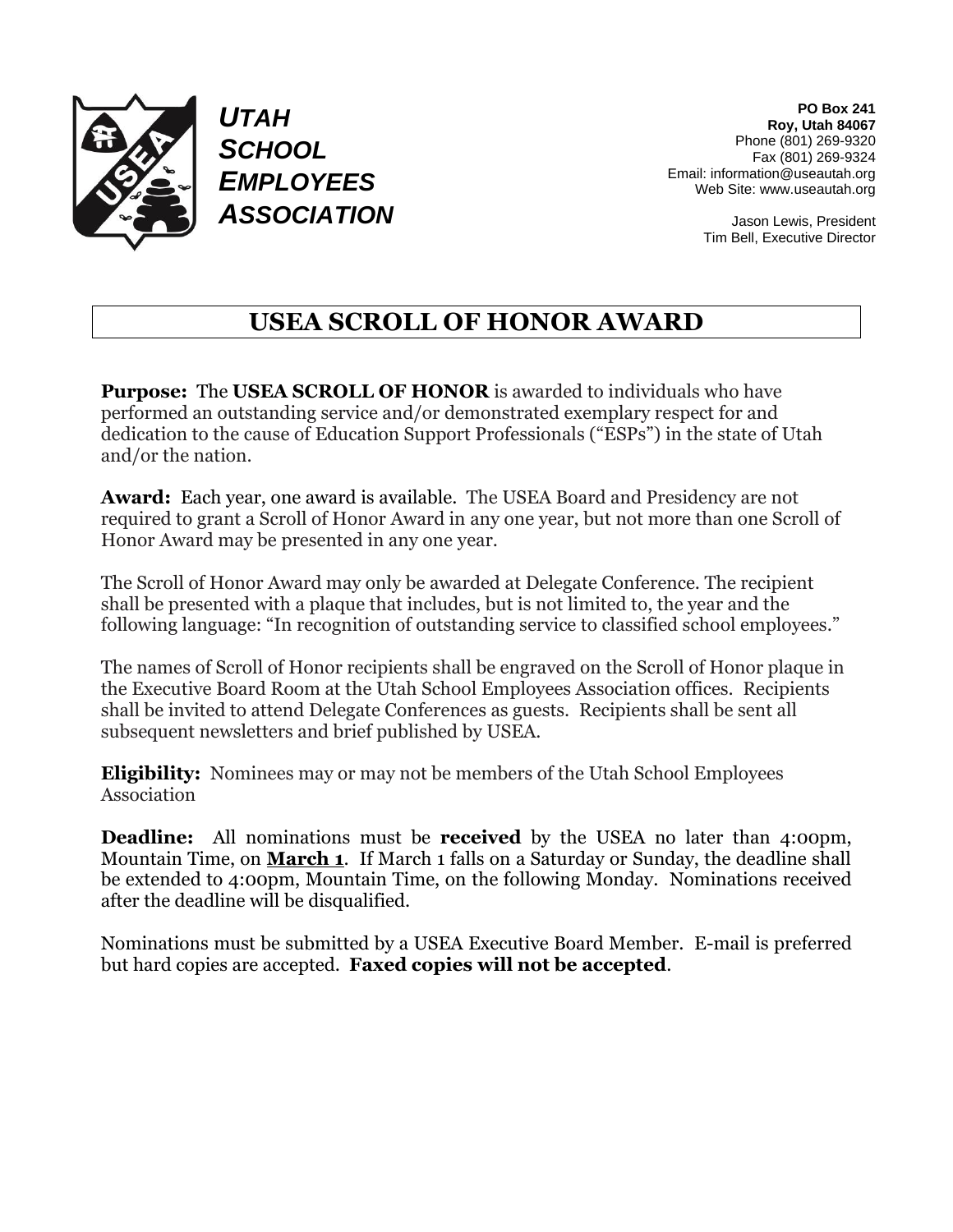#### **Nomination and Selection Procedure**

**Nominations:** Nominations must be submitted by a USEA Board Member, at a USEA Board Meeting, and must be submitted on the approved nomination form with signatures of both the local affiliate president and the USEA Board Member submitting the nomination.

**Selection:** All nominations must comply with the nomination guidelines and will be judged on the strength of services listed on the nomination form.

Final judging will be conducted by the USEA Executive Board. The Board shall consider all nominations and may approve nominees by a 2/3 majority. If the Board approves more than one nominee, the USEA Presidency shall unanimously agree upon one recipient.

**Notification:** The Scroll of Honor recipient will be announced at the annual USEA Delegate Conference.

**Submittal requirements:** Nominations are limited to three (3) pages; the Nomination Form is Page 1 and the Reasons for Nomination sheet is Page 2. Both sheets are attached and information should be entered using a 12-point font- handwritten information, other than signatures, is NOT allowed.

Remember that both the USEA Board Member making the nomination and the local president must sign at the bottom of the Reasons for Nomination sheet.

Nominations that do not comply with the guidelines, as well as late, incomplete, handwritten or faxed nominations, will be disqualified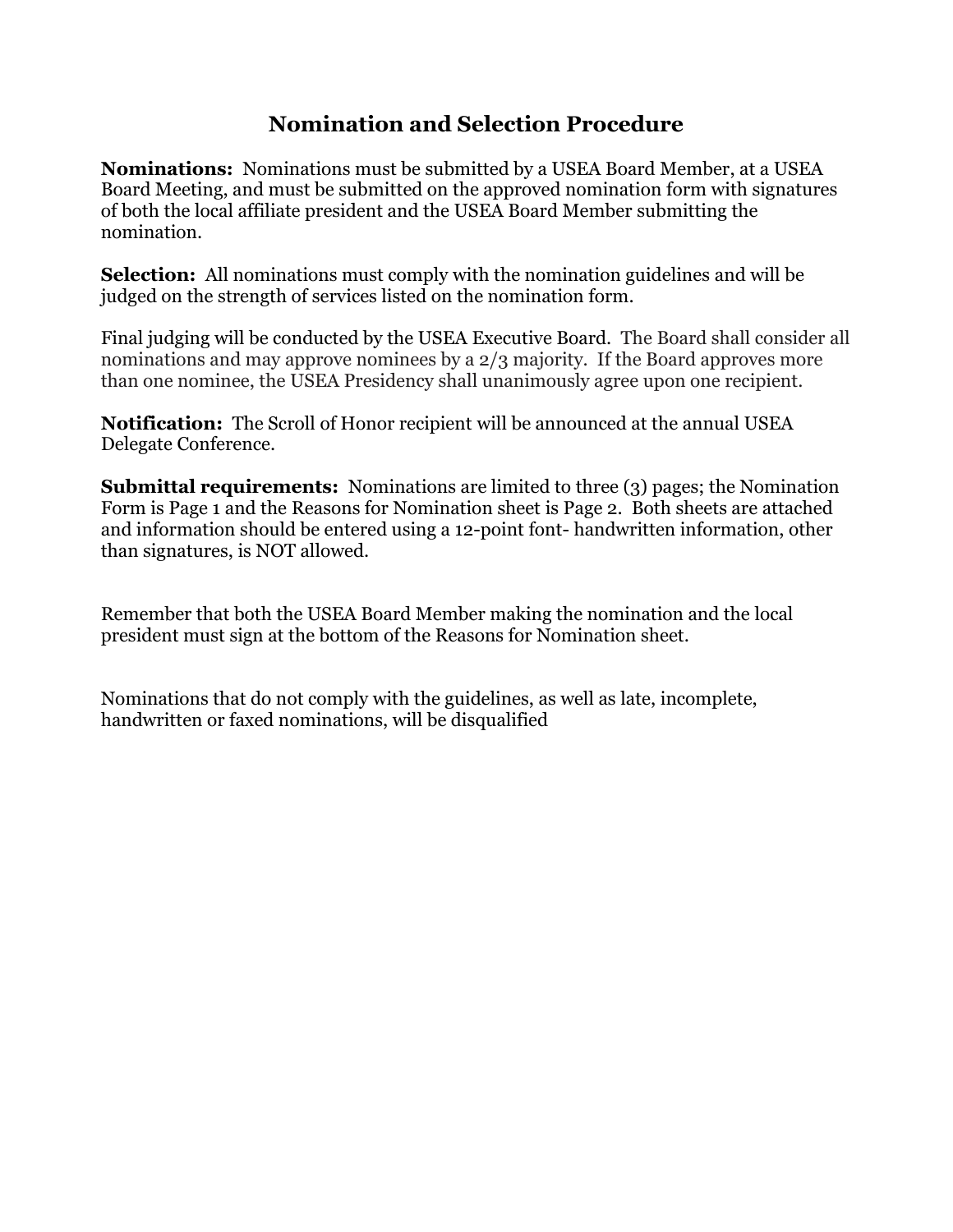

# **USEA SCROLL of HONOR NOMINATION FORM NOMINEE DATA SHEET**

### **DEADLINE: MARCH 1st**

*Please use this form to submit the nomination. Failure to provide all requested information, including signatures, by the deadline will result in disqualification. Handwritten sheets will NOT be accepted.*

#### **NOMINEE INFORMATION**

| Name:                 |                                                                                                                       |                                                   |  |
|-----------------------|-----------------------------------------------------------------------------------------------------------------------|---------------------------------------------------|--|
| District:             |                                                                                                                       | Position:                                         |  |
| <b>Work Location:</b> |                                                                                                                       |                                                   |  |
| Home Address:         |                                                                                                                       |                                                   |  |
| Phone:                |                                                                                                                       | Email:<br><u> 1989 - Johann Barbara, martin a</u> |  |
|                       |                                                                                                                       |                                                   |  |
| <b>Member Name:</b>   | <u> 1986 - Johann Harry Barn, mars and de Branch and de Branch and de Branch and de Branch and de Branch and de B</u> |                                                   |  |
| Position:             | <b>USEA BOARD MEMBER</b>                                                                                              | Area:                                             |  |
| District:             |                                                                                                                       |                                                   |  |
| Home Address:         |                                                                                                                       |                                                   |  |
| Phone:                |                                                                                                                       | Email:                                            |  |
|                       |                                                                                                                       |                                                   |  |